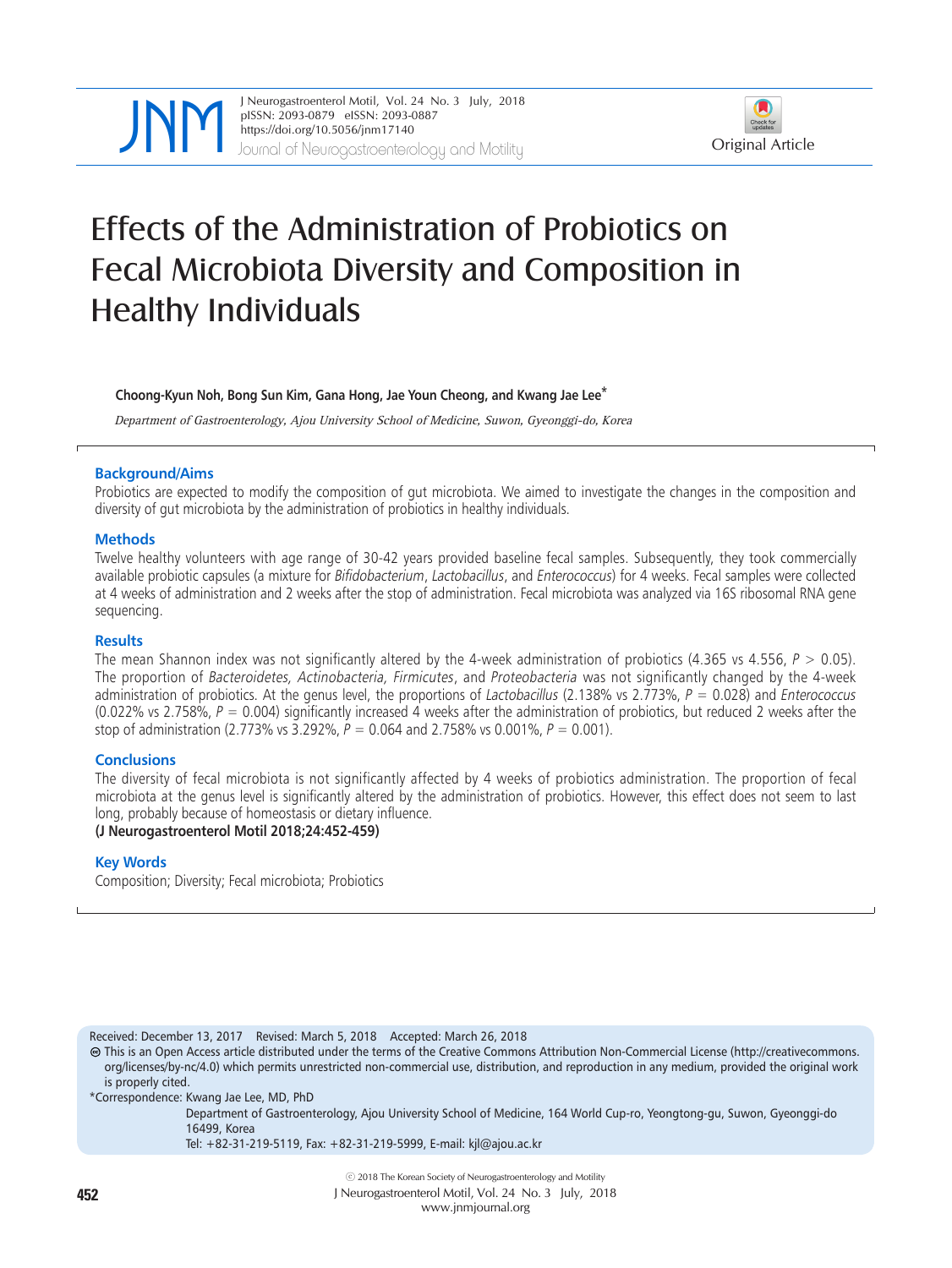## **Introduction**

A lot of microorganisms live in the lower intestine. These microbes are known to be critical for host physiology and constitute the ecosystem within the intestinal tract. The intestinal microbiota comprises hundreds of bacterial species and approximately  $10^{14}$ organisms/g of feces. $14$  The intestinal microbiota affects the health of the host through various mechanisms. The microorganisms are considered to play a role in digesting food, blocking pathogens, synthesizing nutrients, detoxifying potential carcinogens, and maintaining mucosal and systemic immunity.<sup>5-7</sup>

The intestinal microbiota has a close relationship with the mucosal immune function of the gastrointestinal (GI) tract.<sup>8</sup> In healthy individuals, intestinal microbes ferment undigested food to supply nutrients and energy to the host and maintain immune homeostasis. The composition of the intestinal microbiota changes after events such as diarrhea or antibiotic administration.<sup>9,10</sup> Dysbiosis of the intestinal microbiota alters the host immune response and causes symptoms or diseases. Studies have revealed that the composition or diversity of the intestinal microbiota in patients with irritable bowel syndrome (IBS) and inflammatory bowel disease (IBD) is different from that of healthy individuals.<sup>11-14</sup>

Probiotics are live microorganisms that are believed to influence gut microbiota. Probiotics are used for maintaining health or treating diseases such as IBS and IBD. Data regarding the effect of probiotics are still limited. However, probiotics are presumed to be able to modify the composition of the intestinal microbiota in disease-related disequilibrium. Some studies have also suggested that probiotics have a preventive or therapeutic role in the treatment of T-helper 17 cells-related diseases such as IBD and immunerelated diseases.<sup>8,15,16</sup> Probiotics are popular health supplements in the general population. However, to our knowledge, the influence of probiotics on the diversity or composition of gut microbiota has not been fully evaluated. The duration of the effects of probiotics administration is still unclear.

Therefore, we investigated the changes in the composition and diversity of gut microbiota by the administration of probiotics in healthy individuals.

# **Materials and Methods**

## Study Participants

Twelve healthy volunteers who did not have organic diseases,

systemic diseases, or chronically recurrent abdominal symptoms participated in the present study. The exclusion criteria included past history of medical diseases, use of medication (including probiotics) in the last 6 months, and recurrent abdominal symptoms in the last 3 months. During the study period, the routine lifestyles of the participants were checked daily, and activities that could affect gut microbiota, including the change of eating habits and alcohol consumption, were not allowed. The study protocol was approved by the institutional review board of Ajou University Hospital (AJIRB-BMR-SMP-16-211). All participants provided written informed consent.

#### Study Design

Twelve healthy volunteers took 2 capsules of a commercially available probiotic (Duolac; Cell Biotech Co, Ltd, Gimpo, Korea) daily for 4 weeks. Duolac is a probiotic mixture containing 3 strains of Bifidobacterium (B. brevis, B. lactis, and B. longum), 3 strains of Lactobacillus (L. acidophilus, L. plantarum, and L. rhamnosus), and 1 strain of Enterococcus (E. faecium). Each capsule contains 5 billion bacteria (approximately 700 million bacteria for each strain). Used probiotic mixture is double-coated with peptides and polysaccharides. This protective technology can protect the ingested bacteria from unfavorable conditions such as low pH, protease-rich conditions, and bile acid exposure. The polypeptide acts in a pHdependent way, and coated cells remain mostly intact at low pH conditions (pH 4.0 in the stomach). The cells start getting released from the coats at pH 6.0 and are totally released in the intestine (pH 7.0). Therefore, the ingested coated bacteria can successfully reach the intestine alive and perform their functions. The subjects took the provided probiotics 30 minutes after a meal with water, twice a day (1 capsule: 500 mg) for 4 weeks. Participants provided baseline fecal samples (Sample 1) at the start of the experiment. Subsequently, they took the probiotic capsules for 4 weeks. Fecal samples were collected at 4 weeks (Sample 2) after the start of probiotics administration. Additional fecal samples were collected at 2 weeks (Sample 3) after the stop of probiotics administration (Fig. 1).

The sampling process to all the enrolled subjects for adequate fecal sampling without contamination. The process was as follows: subjects were educated to try urinating before attaching the paper towel, that we provided, to the toilet. This was followed by washing hands with a cleansing agent. After the adhesive tape was removed from the paper, it was to be stuck in a shape such that it hung in the toilet. The stool sample was to be inserted using the spoon provided in the tube. Finally, the paper was removed (the paper melts in water). Fecal samples were collected in a Falcon tube and stored at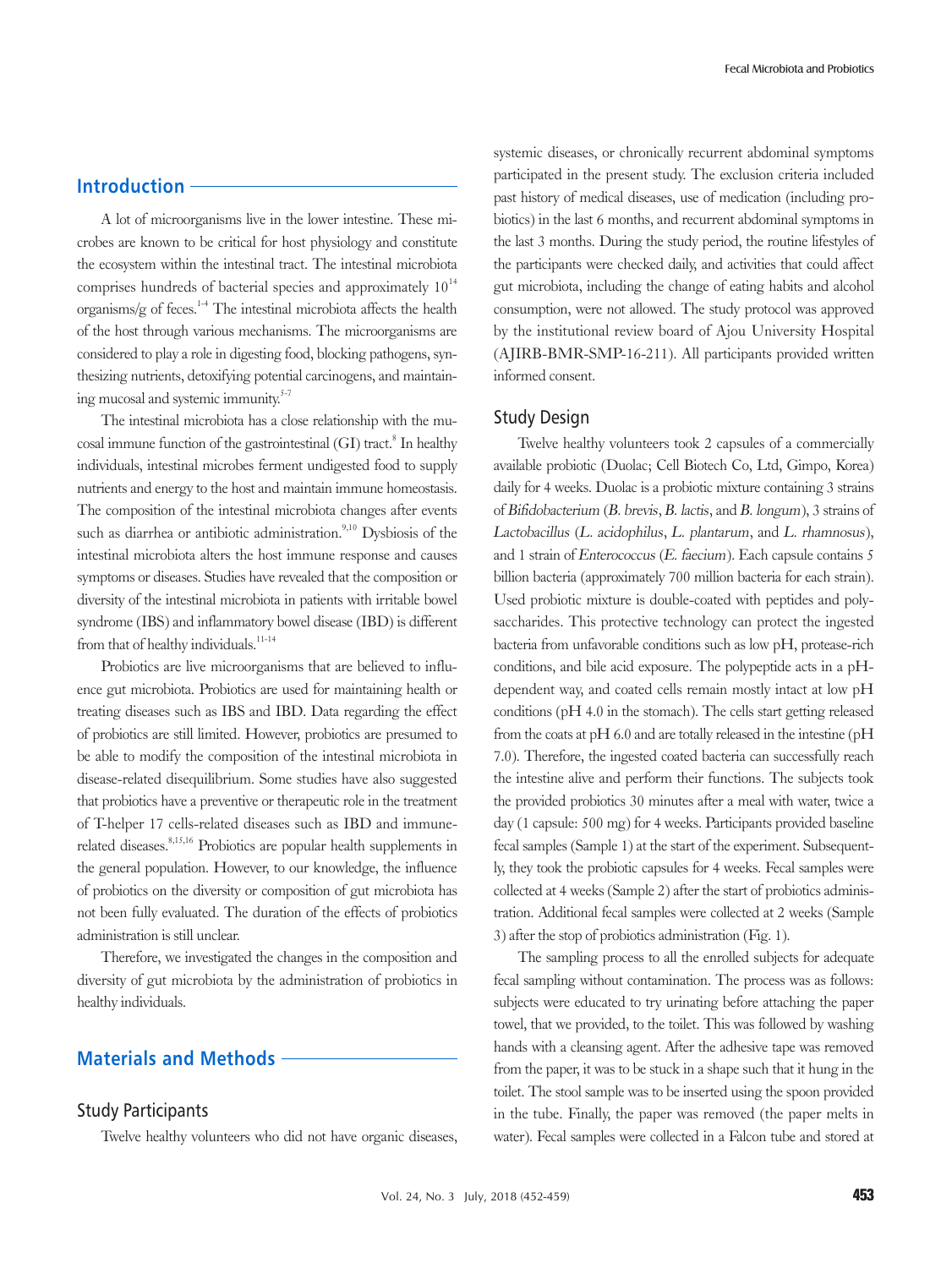

Figure 1. The protocol of the study. Twelve healthy volunteers participated in the study and provided fecal samples 3 times.

 $-20^{\circ}$ C, and then transferred to  $-80^{\circ}$ C within 24 hours. For measurement of fecal calprotectin levels, additional fecal samples were collected in a stool box, stored at 1°C, and then transferred to the analysis center.

## DNA Extraction and Sequencing

The extraction method for bacterial DNA was performed using a PowerMax Soil DNA Isolation Kit (Mo Bio, San Diego, CA, USA). Each sequenced sample was prepared according to the Illumina 16S Metagenomic Sequencing Library protocols to amplify the V3 and V4 region (519F-806R). The DNA quality was measured by PicoGreen and Nanodrop (Thermo Fisher Scientific, Inc, Pittsburgh, PA, USA). Input genomic DNA (10 ng) was polymerase chain reaction (PCR) amplified. The barcoded fusion primers 519F (5′-CCTACGGGNGGCWGCAG-3′) and 816R (5′-GACTACHVGGGTATCTAATCC-3′) were used for amplification. The final purified product was then quantified using quantitative PCR (qPCR) according to the qPCR Quantification Protocol Guide (KAPA Library Quantification kits for Illumina Sequencing platforms), and the quality was checked using the Lab-Chip GX HT DNA High Sensitivity Kit (Perkin Elmer, Hopkinton, MA, USA). Next, paired-end  $(2 \times 300$  bp) sequencing was performed on the MiSeq platform (Illumina, San Diego, CA, USA).

#### Operational Taxonomic Unit Analysis

After sequencing of the MiSeq raw data of 36 samples, a FASTQ file was created using bcl2fastq (v1.8.4), and the PhiX sequence was removed with Burrows-Wheeler Aligner (BWA). The paired-end data separated by each sample were extracted using fast length adjustment of short reads (FLASH 1.2.11), and only highquality sequences with 120-160 bp overlaps and a final length of 440-460 bp were selected. Using a cluster database at high identity

with tolerance operational taxonomic unit (OUT), the obtained sequence was clustered with sequences with  $> 97\%$  similarity after eliminating low-quality, ambiguous, and chimeric sequences, which were regarded as sequencing errors.<sup>17,18</sup>

A representative sequence from each OTU was used for basic local alignment search tool (BLASTN v2.4.0). Nucleotide analysis in a reference database (National Center for Biotechnology Information 16S, Maryland, USA) and taxonomic assignment were performed based on sequence similarity. When the query coverage of the best hit that matched the database was < 85% and the identity of the matched area was < 85%, the taxonomy was not defined.

#### Diversity Analysis

A comparative analysis of various microbial communities was performed using quantitative insights into microbial ecology (QI-IME v1.8) with OTU abundance and taxonomy information. The Shannon Index and Inversed Simpson Index were determined to confirm species diversity and the uniformity of microbial communities in samples.<sup>19</sup>

## Statistical Methods

The Wilcoxon-signed rank test (R software program v3.1.2), a non-parametric test, was performed to compare the proportion of fecal microbiota at the phylum, genus, and species.<sup>20</sup> The differences in the relative abundance of microbes before, during, and after probiotic use were visualized using heat maps (log application).  $P \leq 0.05$  was considered to be statistically significant.

# **Results**

## Baseline Characteristics

The baseline characteristics of the 12 healthy volunteers (8 males and 4 females) are described in Table. The median age was 32 years with range of 30-42 years. The body mass index was 23.01  $\pm$  2.94 kg/m<sup>2</sup>. A rarefaction model was used to evaluate the species richness of the sampling data. The results revealed that appropriate sampling had been performed in all samples.

## The Diversity of Fecal Microbiota

The Shannon index and inverse Simpson index were not significantly changed by the administration of probiotics, compared with the baseline fecal samples (4.365 [Sample 1] vs 4.556 [Sample 2],  $P =$ 0.469 and 0.903 [Sample 1] vs 0.920 [Sample 2],  $P = 0.338$ , respectively). Both indexes significantly decreased 2 weeks after the stop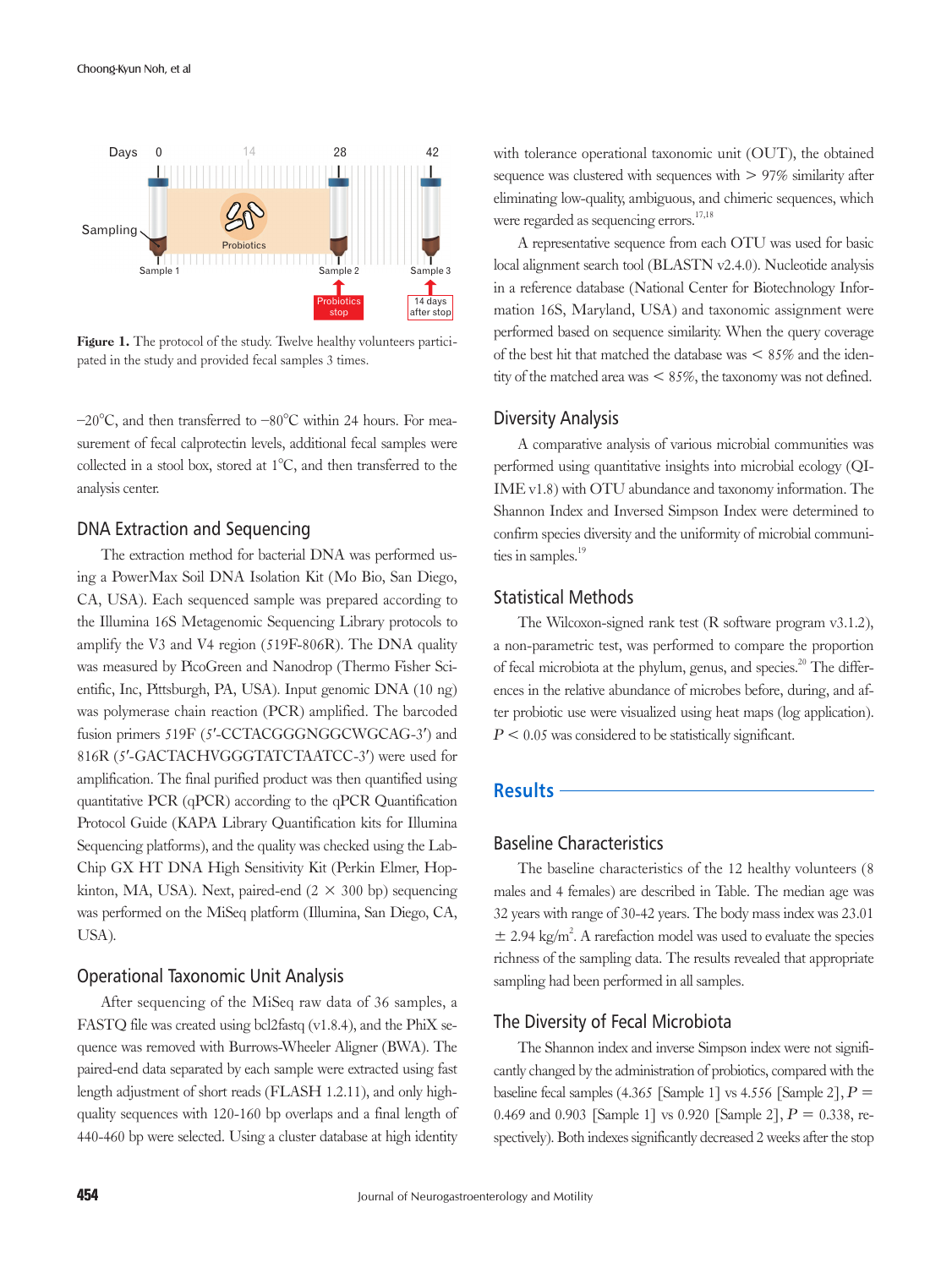of administration (4.556 [Sample 2] vs 4.201 [Sample 3],  $P = 0.003$ and 0.920 [Sample 2] vs 0.874 [Sample 3],  $P = 0.001$  (Fig. 2).

# The Composition of Fecal Microbiota at the Phylum Level

Figure 3 illustrated a graphical bubble chart showing the

Table. Characteristics of the 12 Study Participants

| Parameters                              |                  |
|-----------------------------------------|------------------|
| Sex $(n \lceil \% \rceil)$              |                  |
| Male                                    | 8(66.7)          |
| Female                                  | 4(33.3)          |
| Age(yr)                                 |                  |
| Median                                  | 32               |
| Range                                   | $30 - 42$        |
| $BMI$ (kg/m <sup>2</sup> )              |                  |
| Mean $\pm$ SD                           | $23.01 \pm 2.94$ |
| Smoking history, $n(\%)$                |                  |
| None                                    | 10(83.3)         |
| Past                                    | 0(0.0)           |
| Current                                 | 2(16.7)          |
| Alcohol history (n $\lceil \% \rceil$ ) |                  |
| None                                    | 2(16.7)          |
| Social                                  | 10(83.3)         |
| More than twice a week                  | 0(0.0)           |

BMI, body mass index.



change in the proportion of fecal microbiota at the phylum level in all subjects. The top 4 phyla were Bacteroidetes, Firmicutes, Actinobacteria, and Proteobacteria. The composition of the 4 phyla were not significantly changed by the administration of probiotics, compared with the baseline fecal samples (Bacteroidetes: 51.8% vs 51.9%,  $P = 0.729$ ; Firmicutes: 33.1% vs 31.7%,  $P = 0.907$ ; Actinobacteria: 10.1% vs 5.1%,  $P = 0.178$ ; Proteobacteria: 2.7% vs 8.1%,  $P = 0.108$ ). The proportion of Bacteroidetes significantly increased (51.9% vs 61.1%,  $P = 0.026$ ) and that of Actinobacteria significantly decreased (5.1% vs 2.4%,  $P = 0.001$ ) 2 weeks after the stop of administration (Fig. 4).

# The Composition of Fecal Microbiota at the Genus Level

The probiotics used in the present study were composed of Bifidobacterium, Lactobacillus, and Enterococcus. The proportion of



Figure 2. Shannon index and inversed Simpson index representing overall taxa diversity. The Both indexes were not significantly changed by the administration of probiotics, but significantly decreased 2 weeks after the stop of administration.

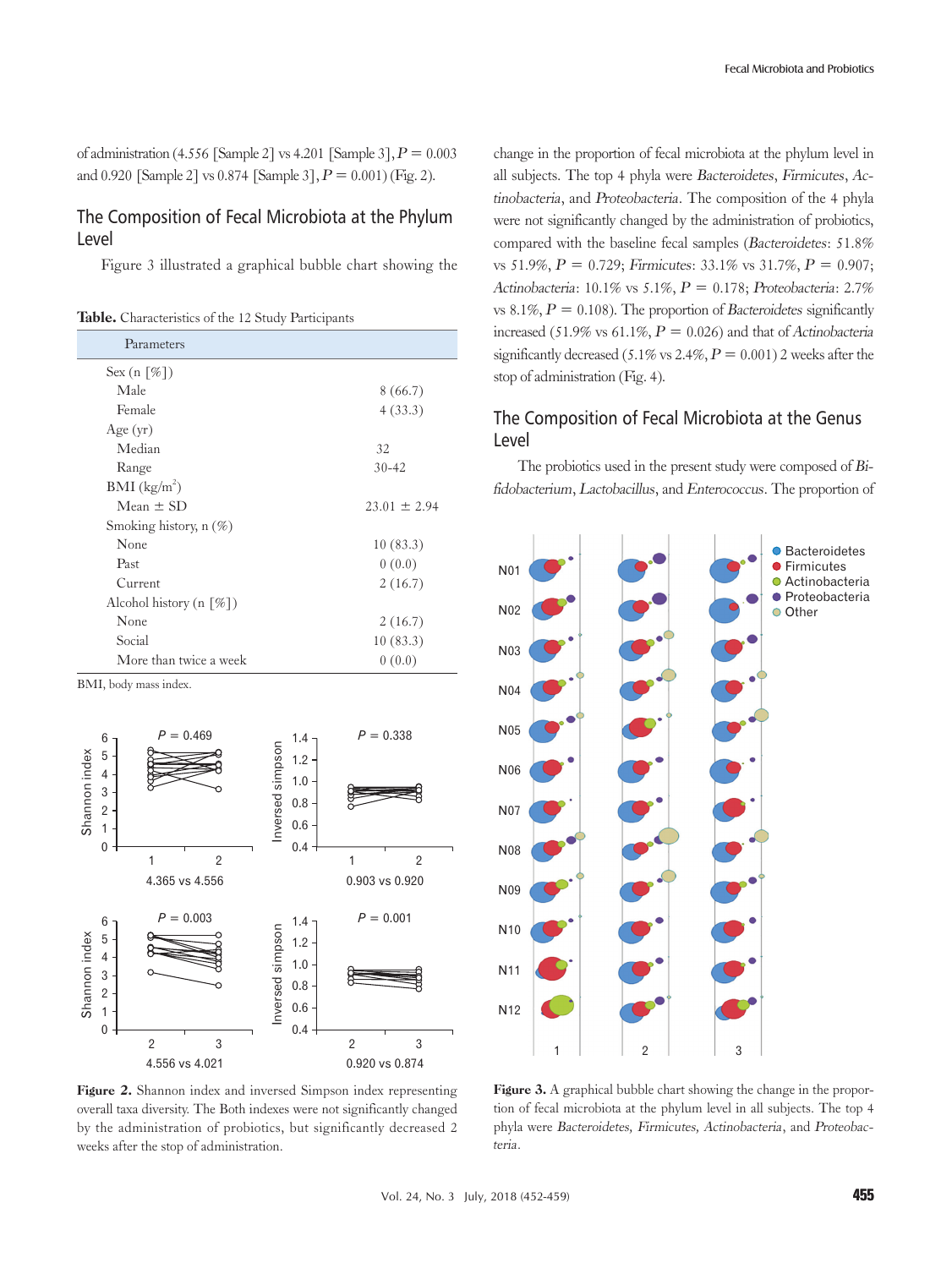

Figure 4. The composition of fecal microbiota at the phylum level. The composition of Bacteroidetes, Firmicutes, Actinobacteria, and Proteobacteria was not significantly changed by the administration of probiotics. However, the proportion of Bacteroidetes significantly increased and that of Actinobacteria significantly decreased 2 weeks after the stop of administration.

Bifidobacterium did not significantly differ between Samples 1 and 2 (9.4% vs 4.4%,  $P = 0.149$ ). The proportions of Lactobacillus  $(2.1\% \text{ vs } 2.8\%, P = 0.028)$  and *Enterococcus*  $(0.0\% \text{ vs } 2.7\%, P = 0.028)$ 0.004) significantly increased in Sample 2, compared with Sample 1. The proportions of Bifidobacterium (4.4% vs 2.1%,  $P = 0.001$ ), Lactobacillus (2.7% vs 3.3%,  $P = 0.064$ ), and Enterococcus (2.7%) vs  $0.0\%$ ,  $P = 0.001$ ) significantly decreased or tended to decrease in Sample 3, compared with Sample 2 (Fig. 5).

## Fecal Calprotectin Levels

There was no significant difference in the level of fecal calprotectin between Samples 1 and 2 (18.9  $\pm$  16.9  $\mu$ g/g vs 17.8  $\pm$  22.0  $\mu$ g/g of feces,  $P = 0.893$ ), and between Samples 2 and 3 (17.8  $\pm$ 22.0  $\mu$ g/g vs 15.3  $\pm$  8.7  $\mu$ g/g of feces,  $P = 0.917$ ).

# **Discussion**

This study was conducted to investigate the change in the composition and diversity of fecal microbiota before, during, and after the administration of probiotics in healthy individuals. Nowadays, probiotics are commonly used for improving the general health, preventing or treating diseases. It is generally believed that probiot-

ics affect the composition and diversity of gut microbiota. However, scientific evidence showing the effect of commercially available probiotics on the intestinal microflora is lacking. In the present study, changes in the diversity and composition of fecal microbiota associated with probiotic administration were serially analyzed in healthy individuals. The main observations of the current study were: (1) the overall diversity of fecal microbiota was not significantly altered by the 4-week administration of probiotics, but significantly decreased after the stop of administration, (2) the composition of fecal microbiota was not significantly changed by the 4-week administration of probiotics at the phylum level, but the proportions of Bacteroidetes and Actinobacteria significantly increased and decreased, respectively, 2 weeks after the stop of administration, (3) the proportions of Lactobacillus and Enterococcus were significantly increased by the 4-week administration of probiotics, but the proportions of Bifidobacterium, Lactobacillus, and Enterococcus decreased 2 weeks after the stop of administration, and (4) fecal calprotectin levels were not significantly affected by the administration of probiotics.

Several factors influence the composition of intestinal microbiota, such as diet, host genetics, diseases, and medications. Indigestible components in the food, for example fiber, provide the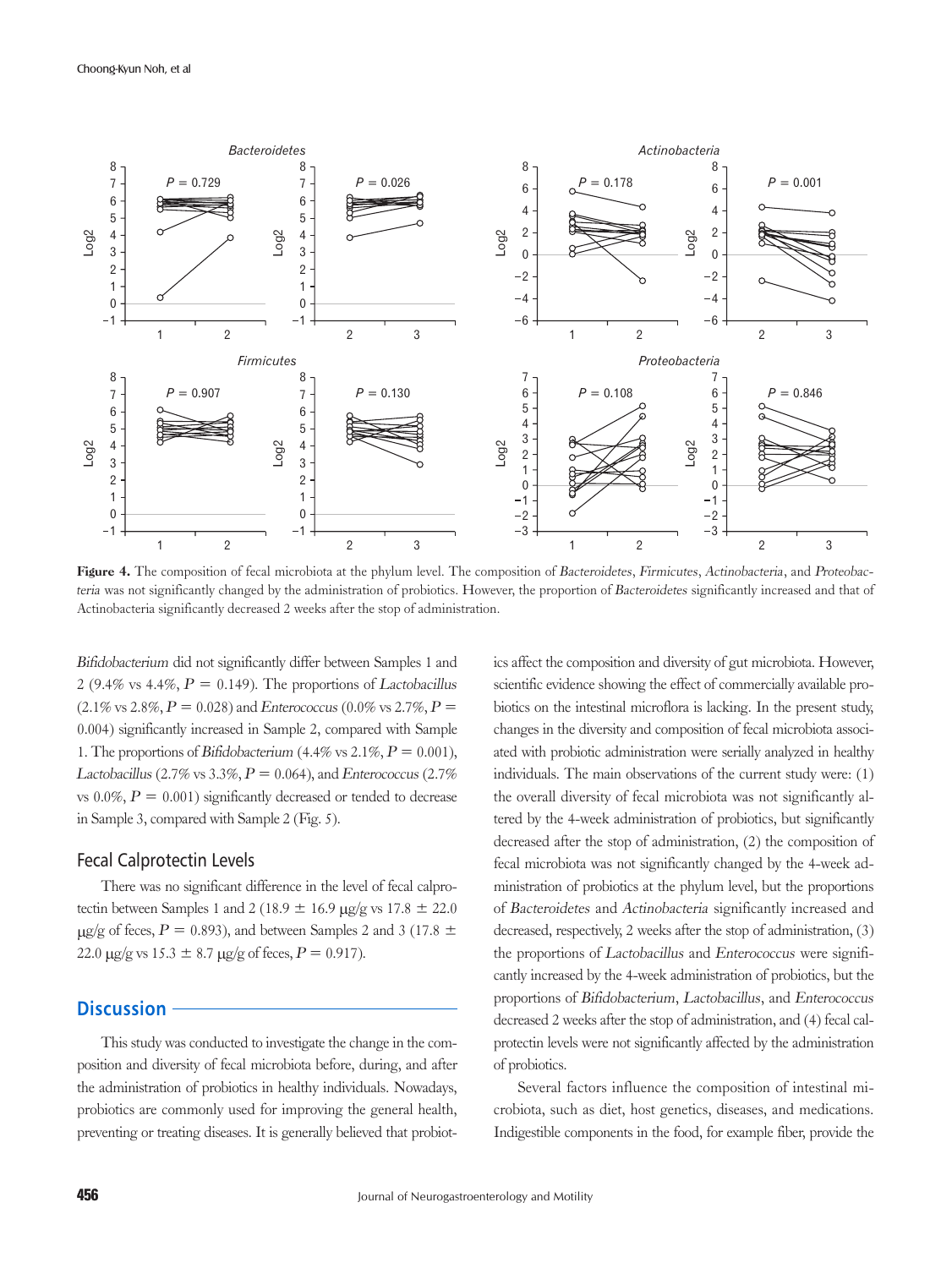

Figure 5. The composition of fecal microbiota at the genus level. The proportions of Lactobacillus and Enterococcus significantly increased in Sample 2, compared with Sample 1. The proportions of Bifidobacterium, Lactobacillus, and Enterococcus significantly decreased or tended to decrease in Sample 3, compared with Sample 2.

substrates for intestinal microbiota.<sup>21</sup> Actually, studies have shown that the human intestinal microbiota is affected by diet, lifestyle, and environment.<sup>22</sup> Therefore, the appropriate control of those factors is necessary for the study of intestinal microbiota. In the present study, we minimized the influence of diet, host genetics, diseasess, medications, and environmental factors on fecal microbiota. All participants were ethnically homogeneous Koreans and healthy without diseases. Their age, working place, job, routine activities, and lifestyles were similar. Furthermore, medications, alcohol drinking, smoking, eating habits, and working time were checked and controlled during the study period.

Whether or not fecal samples can reflect the entire microbial community in the intestine has been the subject of debate. Lyra et al<sup>23</sup> reported that fecal samples do not reflect the bacterial counts in the intestinal mucosa. However, biopsy for investigating the microbiota of the intestinal mucosa requires adequate bowel preparation for colonoscopy, which may alter the microbiome composition. In addition, biopsy is an invasive method that can damage the intestinal mucosa. Brush sampling has been devised to overcome these problems of biopsy. It covers a larger surface area, and is less traumatic to the colonic epithelium.<sup>24</sup> However, bowel preparation is usually necessary for brush sampling. Accordingly, fecal samples are considered to be the easiest method to analyze intestinal microbiota, and have been used in many studies.

Probiotics have been used to control symptoms in various GI diseases or to prevent some diseases. Studies have been reported the effect of probiotics on several conditions such as infectious diarrhea, IBS, and IBD.<sup>25-27</sup> Furthermore, healthy individuals take probiot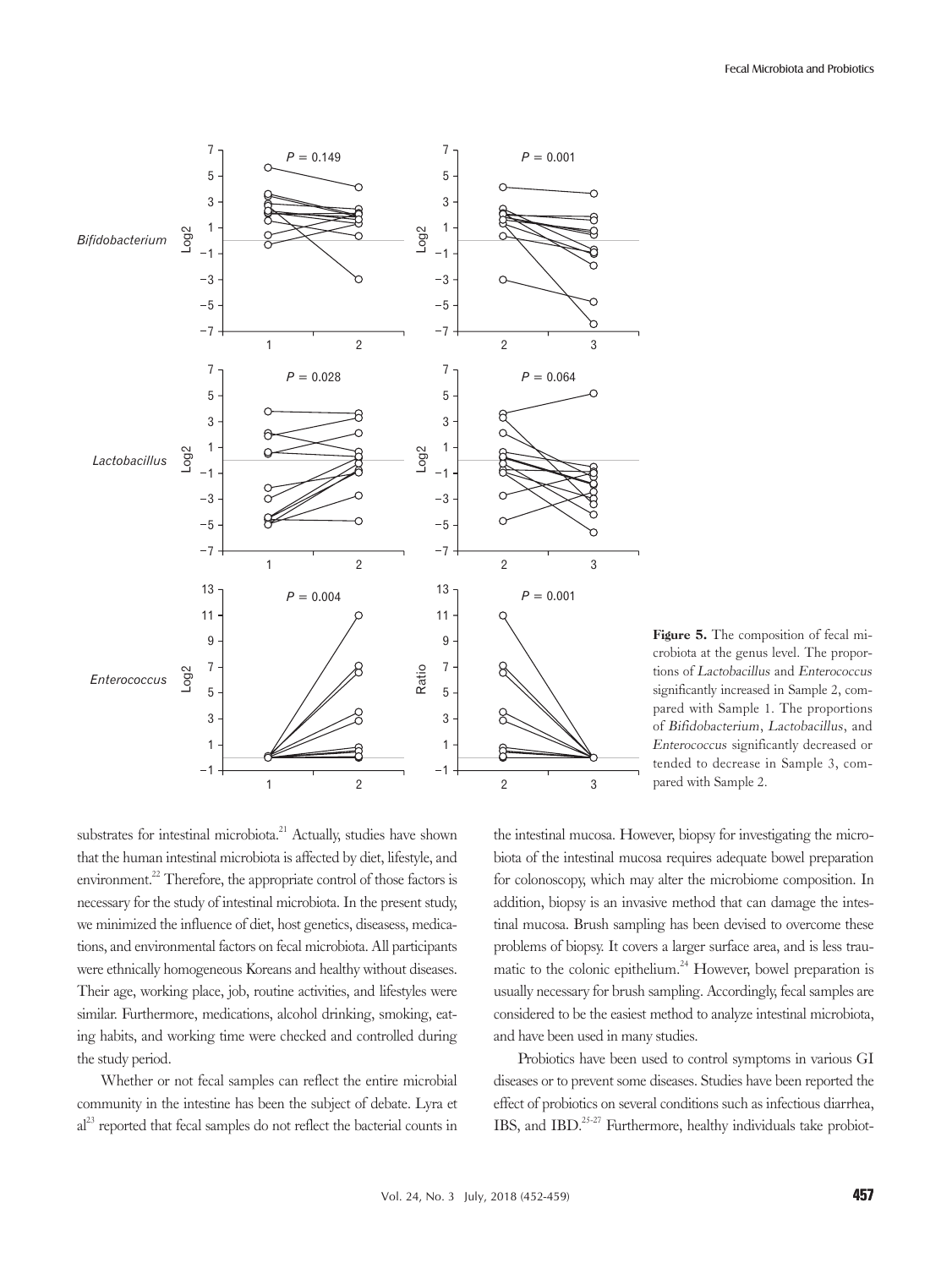ics for improving general health or preventing diseases. However, guidelines regarding the strains, duration, and dosage of probiotics for those kinds of purposes are not clear. In the present study, we demonstrated that the proportion of a part of strains administered by probiotics in fecal microbiota significantly increased. When considering that the proportion of these strains significantly decreased 2 weeks after the stop of administration, this effect does not seem to last long.

The probiotics used in the present study are composed of 3 strains of Bifidobacterium (B. brevis, B. lactis, and B. longum), 3 strains of Lactobacillus (L. acidophilus, L. plantarum, and L. rhamnosus), and one strain of Enterococcus (E. faecium). Each capsule contains approximately 700 million bacteria for each strain. However, regular intake of probiotics for 1 month in healthy individuals does not affect the overall diversity of fecal microbiota. It may be attributed to the relatively larger size and number of overall intestinal microbiota, compared with probiotics administered. When considering that the diversity indexes significantly decreased 2 weeks after the stop of administration, the administration of probiotics might have the effect of preventing the decrease of diversity.

In the present study, the proportion of Bacteroidetes significantly increased, whereas that of Actinobacteria significantly decreased 2 weeks after the stop of administration. The Firmicutes or Bacteroidetes phyla are the main microbes reside in the GI tract. Bacteroidetes have colonized in the colon, and account for about 50% of the 16S ribosomal RNA sequences detected in the mucosal tissues from healthy individuals.4 The tendency for the increase in the proportion of Bacteroidetes members in Sample 3, that were not present in the administered probiotics, might be associated with returning to the original proportion or homeostasis. Conversely, Actinobacteria species were included in the administered probiotics (B. brevis, B. lactis, and B. longum). The reason for the decrease in the proportion of Actinobacteria 2 weeks after stopping the probiotic intake is unclear. However, it might also be associated with homeostasis, whereby the composition of intestinal microbiota is actively regulated to remain nearly constant. Actinobacteria occupied a relatively small portion of fecal microbiota, and its proportion decreased after stopping the probiotic intake, probably due to homeostasis or the original influence of the usual environmental factors, including diet.

The proportion of Bifidobacterium did not significantly differ between Samples 1 and 2 ( $P = 0.149$ ). However, between Samples 2 and 3, the proportion of Bifidobacterium significantly decreased  $(4.407\% \text{ vs } 2.164\%, P = 0.001)$ . This reduction might also be related to homeostasis or the influence of the usual environmental

factors, including diet. Before performing our study, we wondered whether the proportion of genera was maintained when the probiotics were discontinued. We found that there was no change in the diversity 2 weeks after stopping probiotic intake, but a change in the proportion of microbiota was observed. The reduction in the proportion of Bifidobacterium can happen after discontinuation of probiotics, because probiotics are not administered any more. This suggests that the effect of probiotics administration does not last long.

Firmicutes was included in probiotics administered (L. acidophilus, L. plantarum, L. rhamnosus, and E. faecium). At the phyla level, the proportion of Firmicutes did not change significantly, probably because it occupied a large proportion of fecal microbiota. In the current study, changes in the microbiota composition at the genus level were more apparent than those at the phylum level. Our results provide evidence that probiotics strains can affect the composition of intestinal microbiota at the genus level. An imbalance of intestinal microbiota has been observed in various diseases. The administration of probiotics may be helpful in patients who suffer from conditions associated with imbalance of intestinal microbiota.

We additionally measured fecal calprotectin levels in each participant. Fecal calprotectin is a calcium-containing protein released into the intestinal lumen that is excreted in the feces during acute and chronic inflammation. Fecal calprotectin levels have been reported to reflect inflammation in the intestine.<sup>28,29</sup> In the present study, we did not find significant changes in fecal calprotectin levels before and after probiotics administration. This may be attributable to the fact that this study was conducted in healthy individuals without symptoms or intestinal inflammation. This might be explained by another factor that fecal calprotectin levels may be determined by various factors including gut microbiota. This negative result is not likely to indicate the clinical useless of the probiotics. Further studies are required to evaluate the effect of probiotics on intestinal inflammation in patients with elevated fecal calprotectin levels.

This study has several limitations. The microbiota in healthy individuals is influenced by a wide variety of factors including diet and age.30 The participants were not admitted for the study, and a standardized diet was not provided. However, we tried to control various conditions to minimize these confounding factors. The routine lifestyles of the participants were checked daily, and activities that could affect gut microbiota, including the change of eating habits and alcohol consumption. The age range of the participants was limited. The environment was also limited. All subjects spent more than 12 hours a day in the same working space. In addi